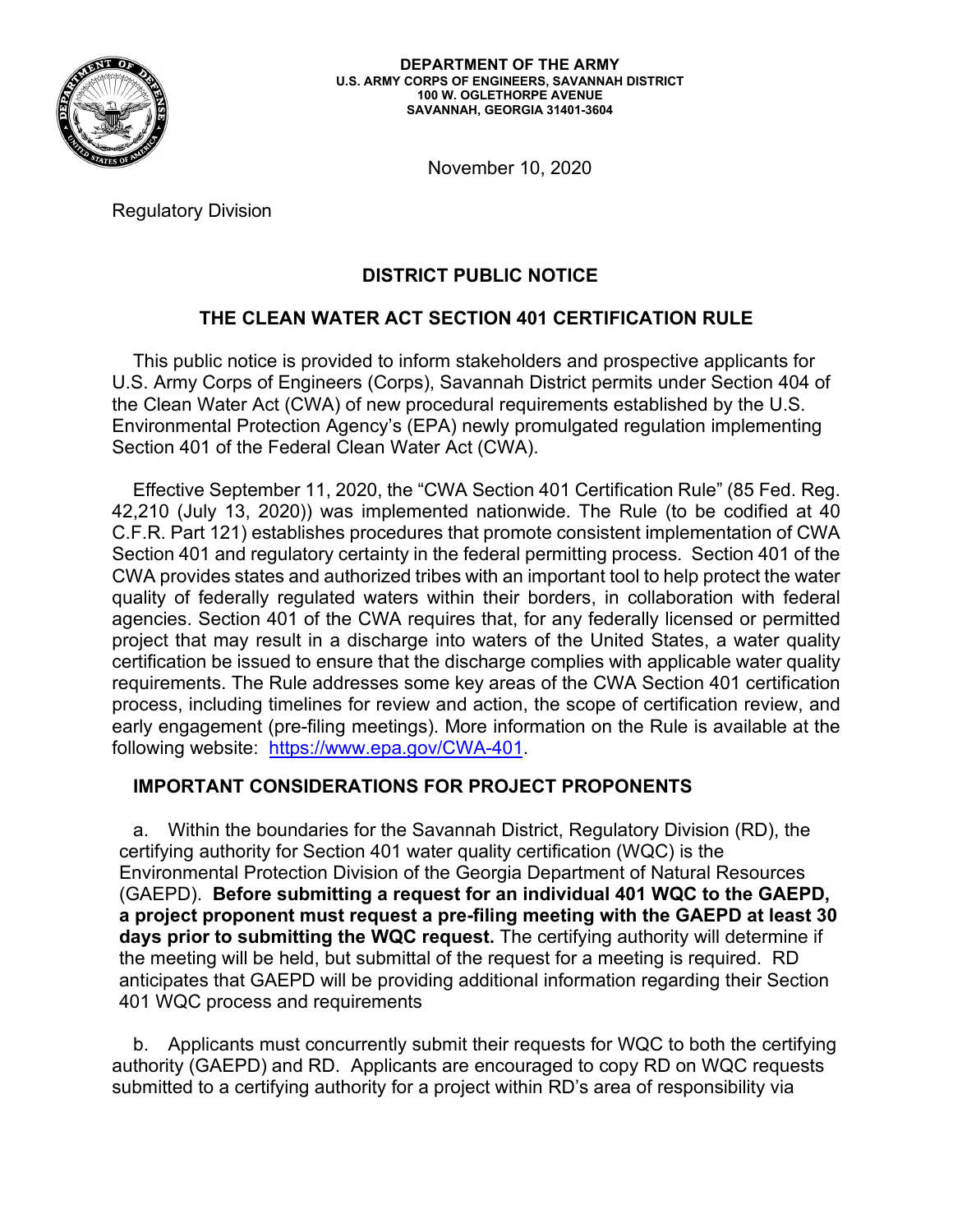email in accordance with the application submittal instructions included on the Savannah District RD website:

[https://www.sas.usace.army.mil/Missions/Regulatory/Electronic-Submittal-of-](https://www.sas.usace.army.mil/Missions/Regulatory/Electronic-Submittal-of)Applications/

c. The Rule defines what a "request for 401 certification" entails. The Rule specifies that a request must contain the following information:

(1) The project proponent(s) and a point of contact;

(2) the proposed project;

(3) the applicable federal license or permit;

(4) the location and nature of any potential discharge that may result from the proposed project and the location of receiving waters;

(5) a description of any methods and means proposed to monitor the discharge and the equipment or measures planned to treat, control, or manage the discharge;

(6) a list of all other federal, interstate, tribal, state, territorial, or local agency authorizations required for the proposed project, including all approvals or denials already received;

(7) documentation that a pre-filing meeting request was submitted to the certifying authority (State/Tribes) at least 30 days prior to submitting the certification request;

 all information contained herein is true, accurate, and complete to the best of my (8) a certification statement as follows: "The project proponent hereby certifies that knowledge and belief"; and

(9) a statement as follows: "The project proponent hereby requests that the certifying authority review and take action on this CWA 401 certification request within the applicable reasonable period of time".

### **WQC REQUEST TIMEFRAMES**

 either a categorical or case-by-case basis, and according to criteria prescribed by the need for additional study or evaluation of water quality effects from the discharge. RD The Rule requires that action on a WQC request must be taken by the certifying authority within a reasonable period of time, but in no case later than one year after receipt of a certification request. RD will establish the reasonable period of time on Rule. The criteria used to establish the reasonable period of time are: (1) the complexity of the proposed project; (2) the nature of any potential discharge; and (3) the potential will work with GAEPD in our area of responsibility to establish a reasonable period of time on a categorical basis for projects that do not require complex evaluations or additional study/evaluation.

 extension, if necessary. If RD agrees to extend the reasonable period of time, GAEPD Upon receipt of a request for WQC, RD will provide the following information to GAEPD within 15 days: (1) the date of receipt; (2) the applicable reasonable period of time to act on the certification request; and (3) the date upon which waiver will occur if GAEPD fails or refuses to act on the certification request. Once GAEPD has received RD's notice of the reasonable period of time, it may make a written request for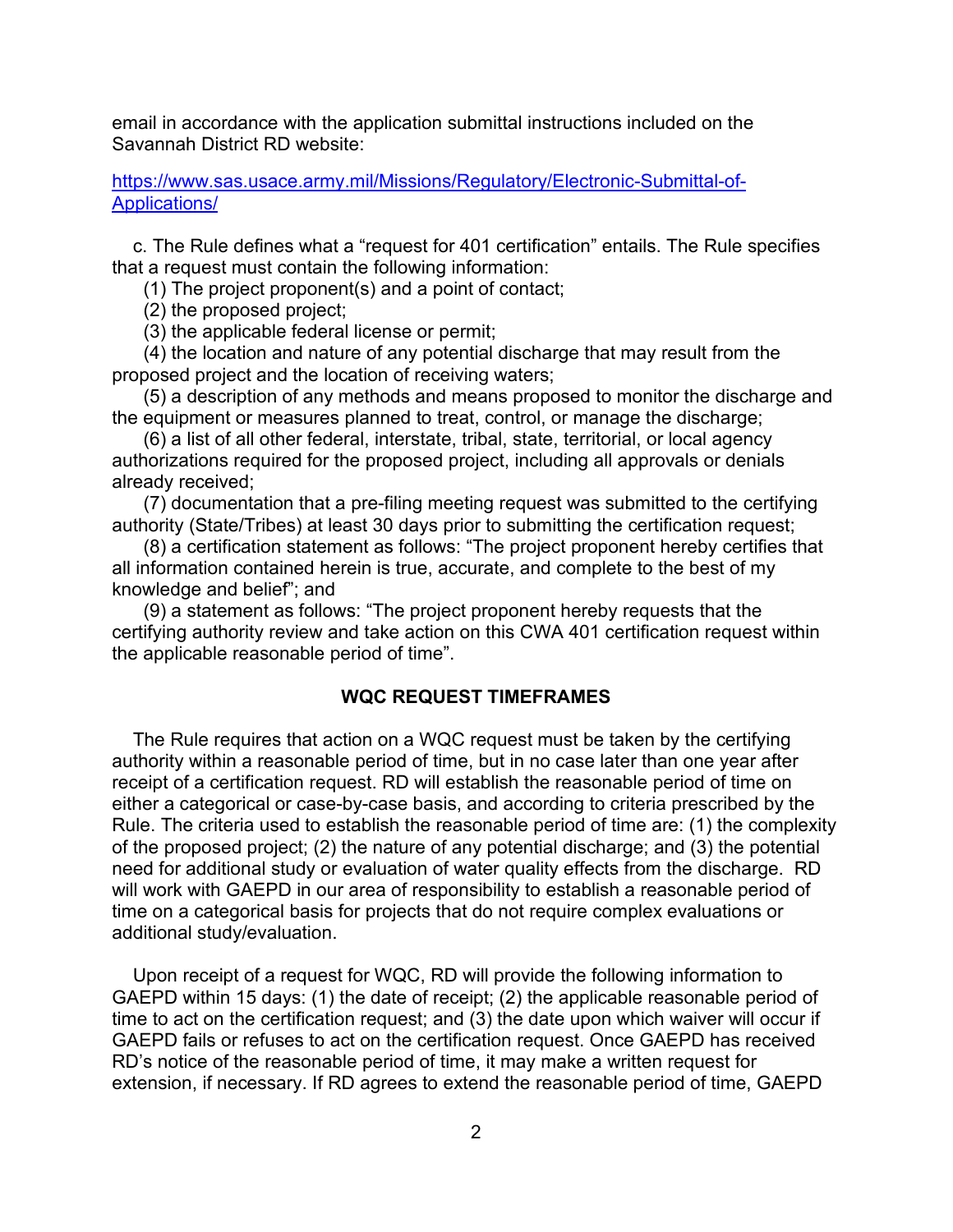and project proponent shall be notified in writing. However, the reasonable period of time may not exceed one year.

### **POST-CERTIFICATION PROCESS - DETERMINATION OF EFFECT ON NEIGHBORING JURISDICTIONS**

 individual WQC, and prior to the issuance of the Corps permit, the Corps shall notify the affect water quality in a neighboring jurisdiction. If the EPA determines that the the EPA will notify the neighboring jurisdiction, the certifying authority, the Corps, and the project proponent within that 30-day period. This neighboring jurisdiction will then have 60 days to notify the EPA and Corps whether it has determined that the discharge In accordance with Section 121.12 of the Rule, within 5 days of the issuance of the U.S Environmental Protection Agency (EPA). Within 30 days after receiving this notification, the EPA may determine that the discharge from the certified project may discharge from the certified project may affect water quality in a neighboring jurisdiction, will violate any of its water quality requirements, to object to the issuance of the permit, and to request a public hearing.

Attached to this Public Notice is a flow chart outlining the general process and timing of the WQC issuance, but it is not all-encompassing as certain scenarios may alter timeframes and trigger additional procedural requirements.

The procedures outlined in this public notice are for the Savannah District, Regulatory Division only. If also submitting paperwork for a neighboring District's Regulatory Division, please contact that District first to determine their requirements. This procedure is effective as of September 11, 2020. If you have any questions regarding this public notice, please contact Adam F. White, Lead Biologist, Regulatory Division, Piedmont Branch via email at [adam.f.white@usace.army.mil.](mailto:adam.f.white@usace.army.mil)

**Enclosure**